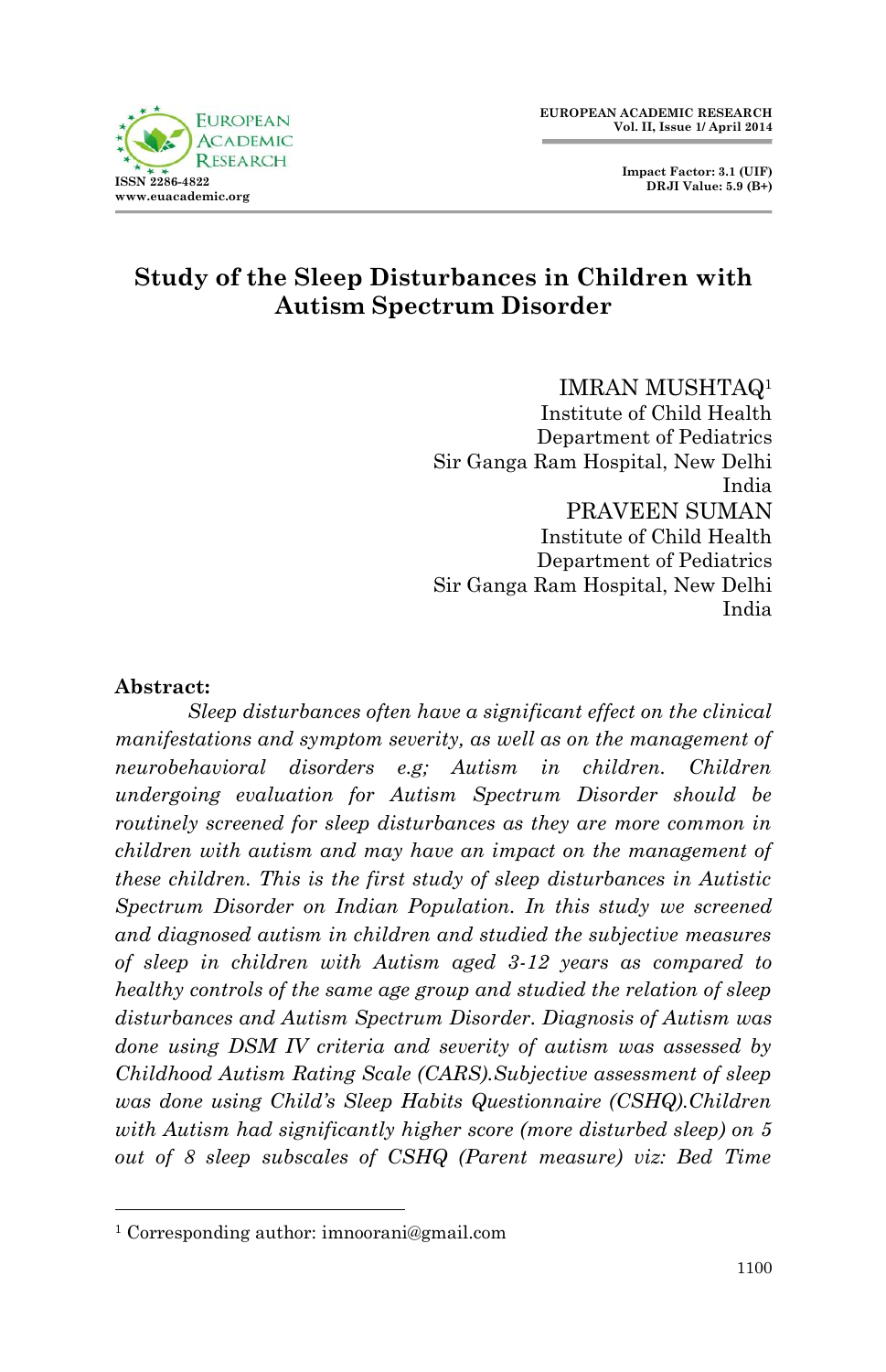*Resistance, Sleep Onset Delay, Sleep duration, Sleep Anxiety and Parasomnias than did the controls. Total CSHQ score was significantly higher in children with Autism as compared to normal controls indicative of more sleep problems in autistic children. There was no correlation between sleep disturbances and severity of Autism.* 

**Key words**: Autism, Child Development, Sleep Disorders, Developmental Disorders, Autism Spectrum Disorder, Neuropsychology.

#### **Introduction**

Autism, first described by American psychiatrist Leo Kanner in 1943 is a disorder of neural development characterized by impaired social interaction and communication, and by restricted and repetitive behaviour. These signs all begin before a child is three years old. According to American Psychiatric Association's Diagnostic & Statistical Manual Of Mental Disorders, Fourth Edition (DSM-1V) Autism spectrum disorders (ASDs) are a group of neurodevelopment disabilities defined by developmental deficits in 3 domains: communication; social and emotional reciprocity; and stereotyped interests, behaviour, and activities.<sup>1</sup> ASDs affect individuals worldwide with a prevalence rate of 60 to 70 per 10,000 as of recent studies.2,3 The precise neurobiological causes of autism have yet to be elucidated, but genetic factors play an important role.4,5 In about one-third of the children affected, autism becomes apparent after a period of apparently normal or only relatively delayed development, with a loss of previously acquired abilities.6,7 The main clinical feature of this phenomenon, which has been defined as "autistic regression," is the loss of spoken language, but social interests and other communicative skills are also generally affected. The Autism Spectrum Disorder (ASD) is one of the most devastating neurobiological disorders of prenatal and postnatal brain development.<sup>8</sup> The triad of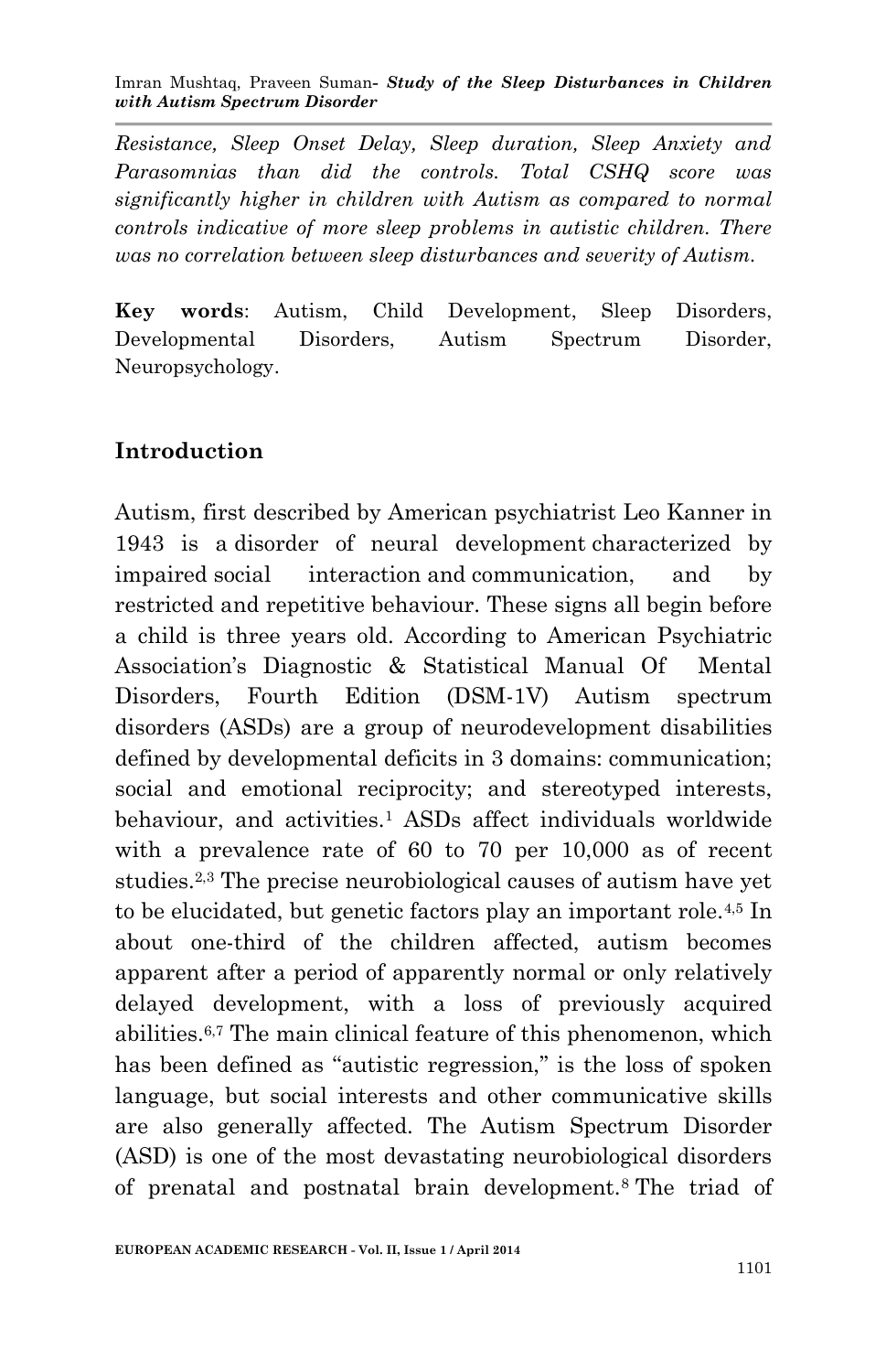difficulties or core deficits of ASD include significant impairments in social interaction, limited communication, and a restricted repertoire of behaviours, interests, and activities.<sup>9</sup>

Sleep problems may be intrinsic to autism, such as obstructive sleep apnea syndrome (OSAS), or may be because of extrinsic or environmental factors, such as behavioural insomnia of childhood (sleep onset association type and limit setting type) and insufficient sleep, may manifest primarily with daytime sleepiness and neurobehavioral symptoms. Sleep disturbances often have a significant effect on the clinical manifestations and symptom severity, as well as on the management, of neurobehavioral disorders in children and adolescents. Settling Problems or prolonged sleep latency ,which manifests clinically as difficulty falling asleep and / or bed time resistance and restless or fragmented sleep problems are problematic for children with autism and may result in significantly shortened sleep duration and insufficient sleep as well as decreased total sleep efficiency(time asleep/time in bed).In addition , there is clear evidence from both experimental laboratory based studies and clinical observations that insufficient and poor quality sleep result in daytime sleepiness and behavioural dysregulation and affect neurocognitive functions in children.

The goals of our study were: 1) To screen and diagnose children for Autistic Spectrum Disorder. 2) To study the subjective measures of sleep in children with Autism as compared to healthy age matched controls of 3-12 year age group. 3) To correlate the severity of autism and sleep disorders. To accomplish these goals, we characterized sleep in children with ASD using multiple measures, including parental report, a validated sleep questionnaire, and parent reports. We screened the children for Autistic Spectrum Disorder using DSM IV criteria and Childhood Autism Rating Scale. Subjective assessment of sleep was done using Child's Sleep Habits Questionnaire (CSHQ).The parents were counselled for better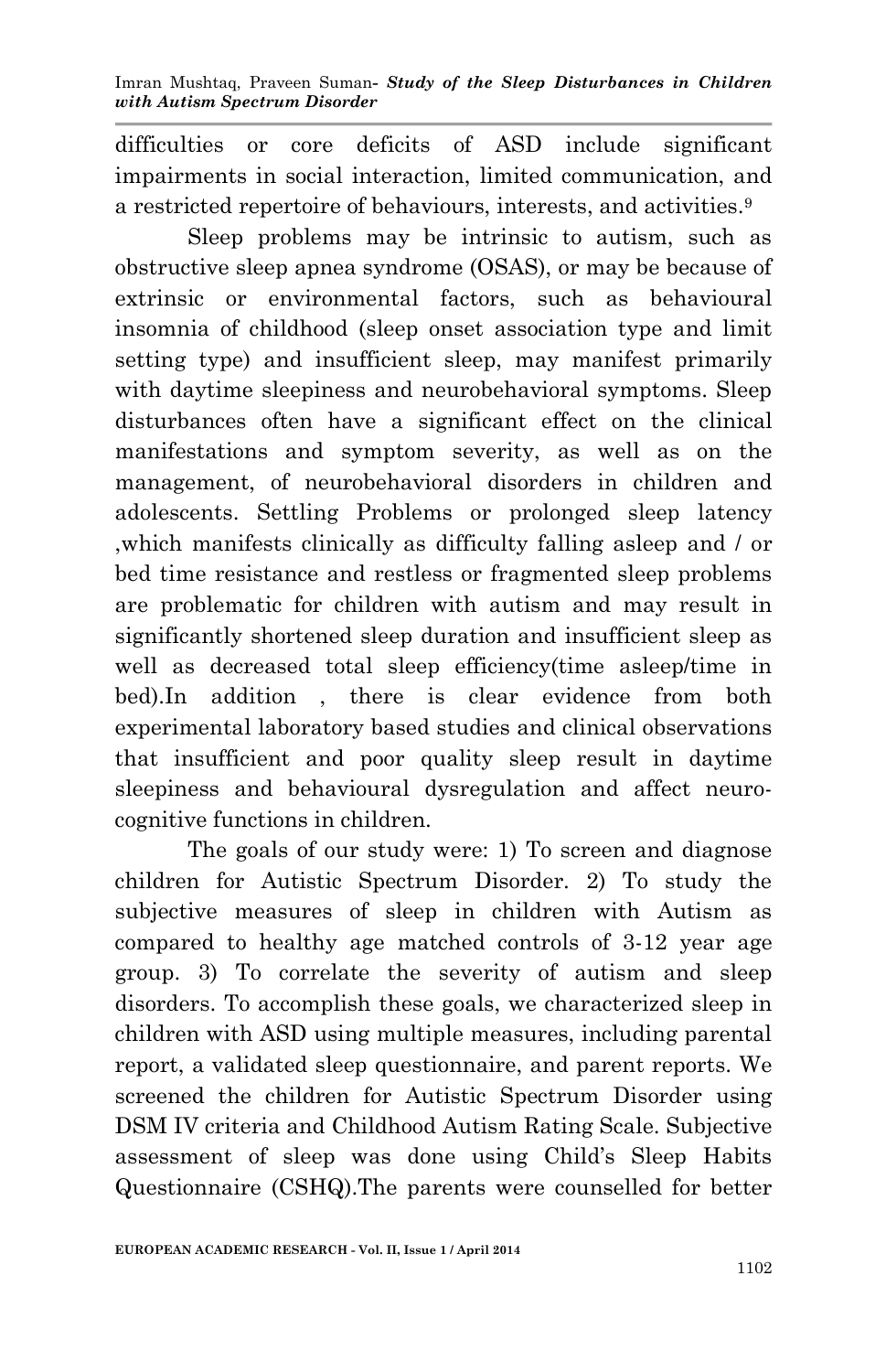sleep hygiene for the children.

## **Methods:**

#### **Participants:**

# **1. Subject Recruitment and Selection:**

A sample size of 25 children and a control of 25 was used for the study. This study screened and diagnosed Autism in children with development delays in the age group of 3-12 years and evaluated sleep disorders in children diagnosed with ASD who receive care at the Institute Of Child Health, Department Of Pediatrics, Sir Ganga Ram Hospital New Delhi India. Children, aged 3 to 12 years, were randomly selected from the OPDs of the developmental clinic. Selecting a random sample enabled us to obtain an estimate of the prevalence of sleep disturbances. During the research parent permission was obtained. Children with Autism randomly selected from the clinic were matched by age and sex to subjects from the control group of children.

## **2. Inclusion Criteria:**

Children enrolled as cases and control subjects in the study met the following criteria: age between 3 and 12 years, stable medical and behaviour conditions, and no change in medication related to sleep or health status in the past 3 months. Autism diagnosis was made by a developmental pediatrician along with a clinical psychologist and confirmed by the DSM-IV-TR checklist and Childhood Autism Rating Scale (CARS).

## **3. Exclusion Criteria:**

Exclusion criteria included parents or guardians who were unable or unwilling to provide consent, children with significant hearing or vision loss, and children with a psychiatric disorder established by DSM-IV-TR criteria. The comorbid psychiatric disorders were identified during chart review by investigator. All children in the study were evaluated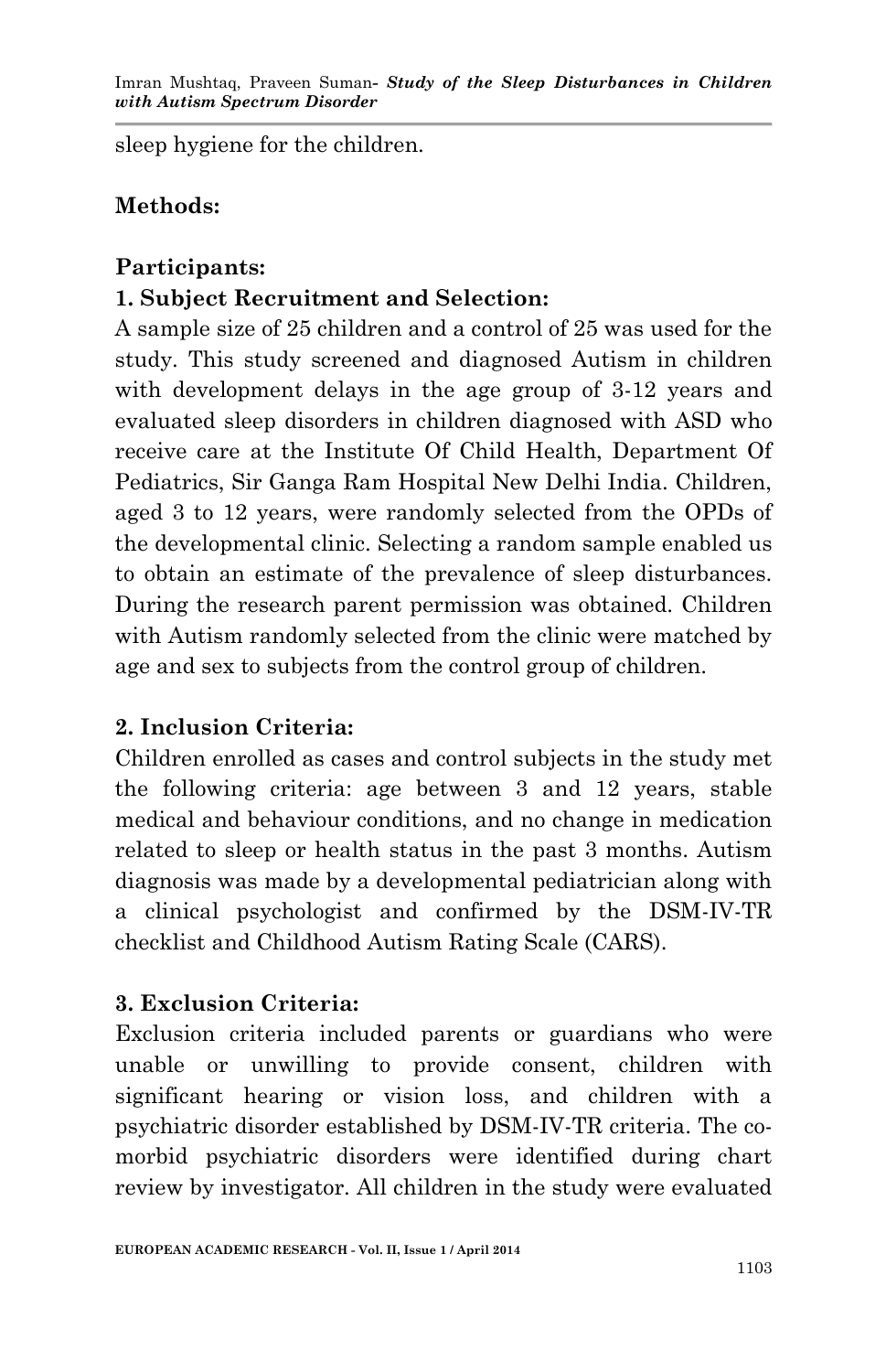for their diagnosis by a developmental pediatrician and a psychologist. Children with co-morbid psychiatric disorders were excluded from the study. In addition, children with a complex neurologic disorder (cerebral palsy, phenylketonuria, tuberous sclerosis, neurofibromatosis, unstable seizure disorder [a seizure within 6 months], Rett disorder) and children with an unstable medical condition (e.g. asthma, diabetes, cystic fibrosis, cardiac disease) were excluded.

#### **Tools:**

#### **Sleep Related Measures**

#### *Children's Sleep Habits Questionnaire:*

Parents completed the Children's Sleep Habits Questionnaire (CSHQ).The CSHQ has been used to examine sleep behavior in children with a variety of conditions, including ASD.3,5 Domains on the CSHQ include insomnia-related dimensions such as bedtime resistance, sleep anxiety, sleep onset delay, sleep duration, and night wakings, as well as daytime sleepiness, sleep disordered breathing, and parasomnias. Based on the literature of parental sleep concerns in ASD (see introduction for references), we hypothesized a clinically relevant difference of 40% in prevalence of sleep disorder between cases (Autism) and control group. We needed at least 25 observations per group to achieve 90% power at 5% level of significance as per the formula discussed in statistical analysis. DSM IV checklist for autism was used for screening. The Children were then assessed on Gesell`s Development Schedule for delays in development.

## **Childhood Autism Rating Scale:**

The purpose of the Childhood Autism Rating Scale is to identify the presence of autism in children. Fifteen domains are rated on a 7-point Likert scale (assigned values range from 1 to  $4 - 1$ , 1.5, 2, 2.5, 3, 3.5, 4): Relating to people; Imitative behaviour; Emotional response; Body use; Object use; Adaptation to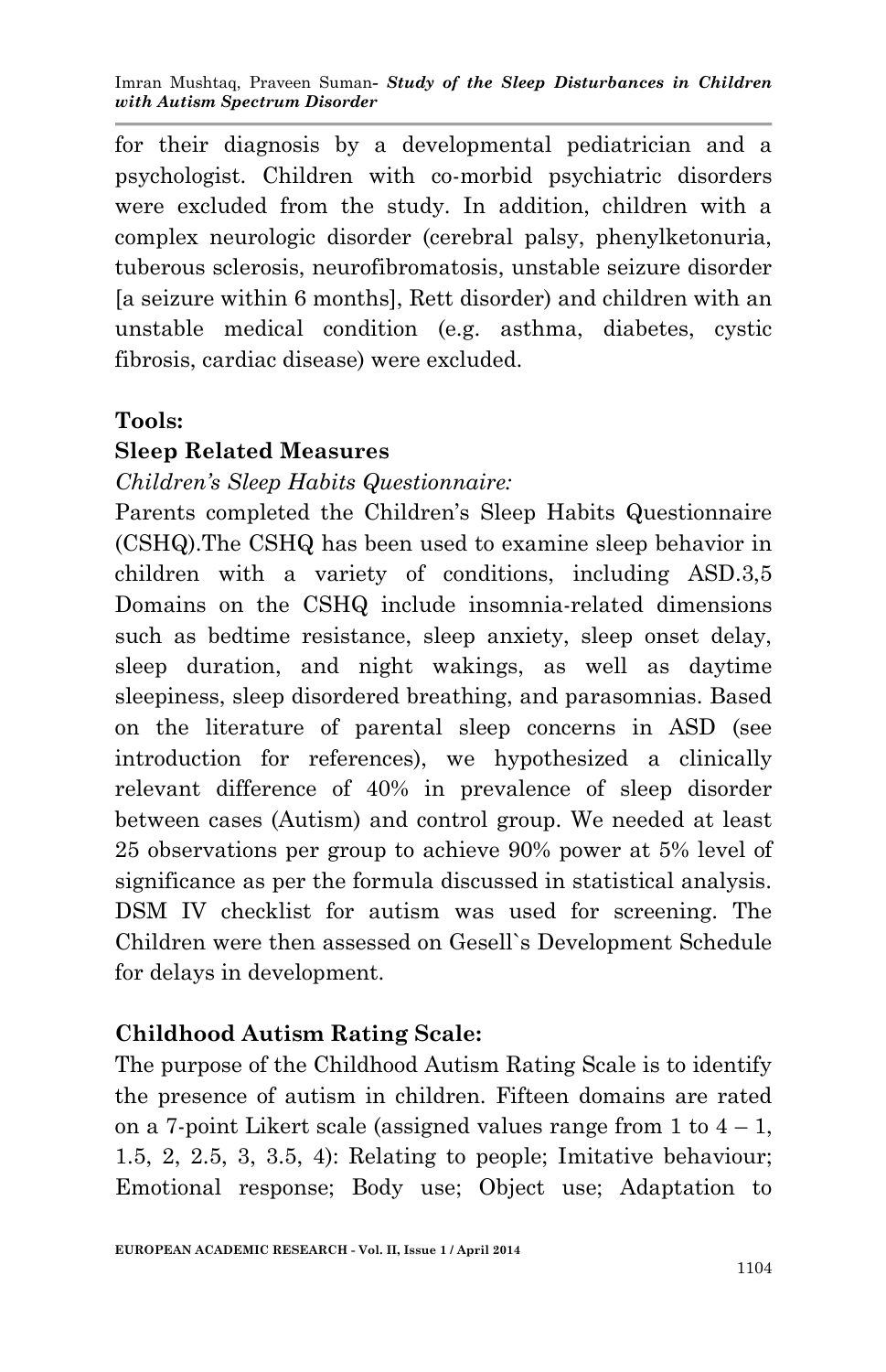change; Visual response; Listening response; Perceptive response; Fear and anxiety; Verbal communication; Nonverbal communication; Activity level; Level and consistency of intellective relations; and General impressions. Ratings from within normal limits to severely abnormal are based on observation, parent interview, and other records. The Total Score, generated from the 15 domains, provides a rating in one of three categories – nonautistic, mild to moderately autistic, or severely autistic. The frequency of mildly-moderate autistic subjects was 76% and for the severe autistic subjects the frequency was 24 %( Table 3) with 15 category rating scores. The total score of 30-36 was mildly-moderately autistic and more than 36 was severe autism. Out of 25 cases 19 had mildlymoderate autism & 6 were severely autistic.

#### **Statistical Analysis:**

#### **(A) Sample size calculation:**

For our sample size calculation, we defined a clinically relevant difference of 40% in prevalence of sleep disorder between cases (Autism) and control group. We needed at least 25 observations per group to achieve 90% power at 5% level of significance. The formula for calculated sample size is given below:

n = 
$$
\frac{[z_{1-d/2}.\sqrt{2P(1-P)} + z_{1-\beta}.\sqrt{P_1(1-P_1) + P_2(1-P_2)}]^2}{(P_1-P_2)^2}
$$

Where

P1 = Anticipated proportion of sleep disorder in Autism. P2 = Anticipated proportion of sleep disorder in Controls.  $P = (P1+P2)/2$ 

## **(B) Statistical method:**

Continuous variables were presented as mean $\pm SD$  or medians if they were unevenly distributed. Categorical variables were expressed as frequencies (%). Differences between groups were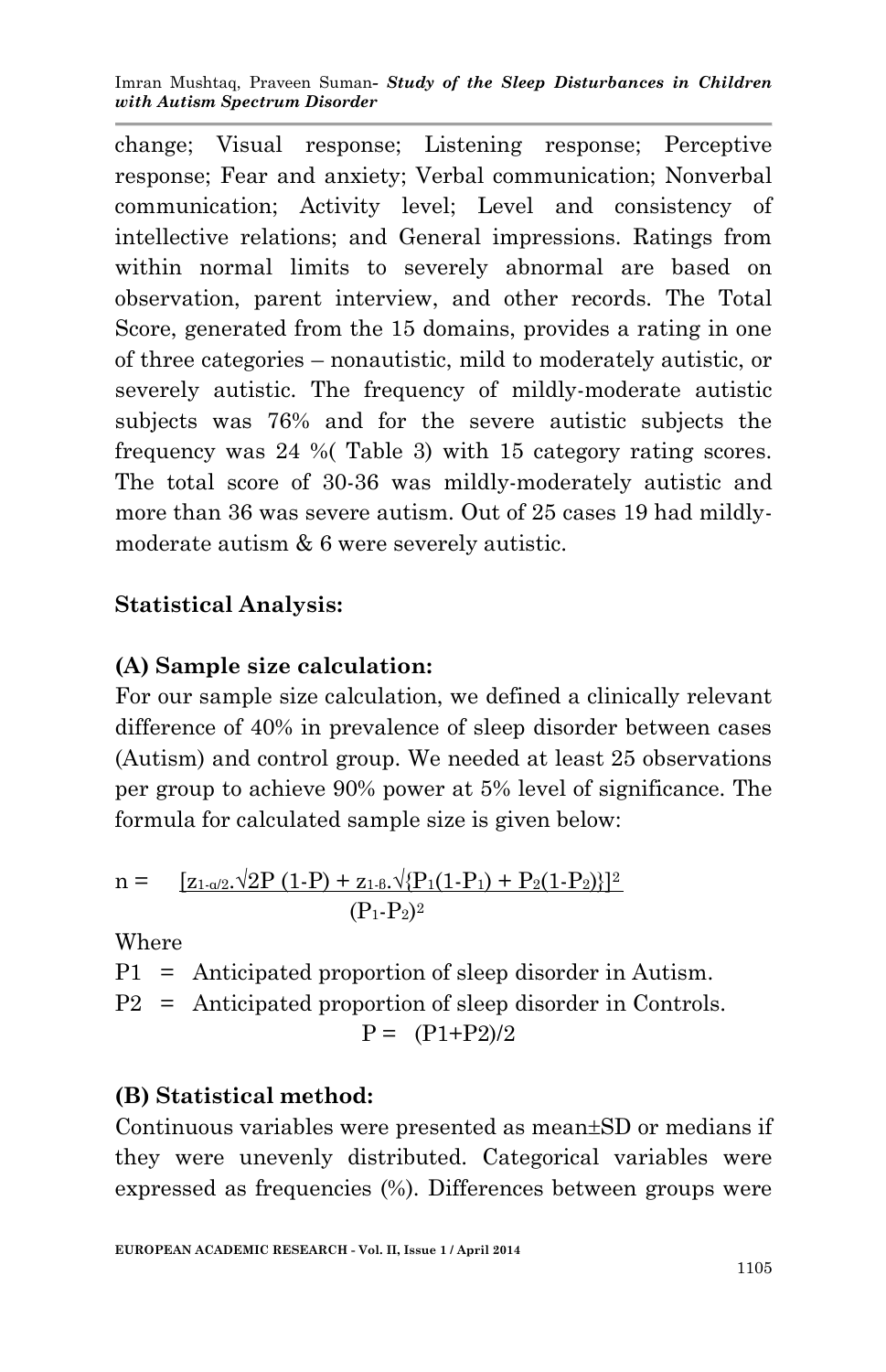assessed with Chi-square or fisher's exact test for categorical variables. Unpaired t tests were used for comparison of continuous variables between the two groups. For non parametric data, Mann Whitney U test was used. P<0.05 was considered statistically significant. Statistical analysis was performed with SPSS version 17.0 software.

#### **Results:**

**Table 1. Comparison of Age between Cases and Control Group; Study Group: 25 cases & 25 controls were enrolled in the study.**

| Cases $(n=25)$ |                 | Control $(n=25)$ | D    |          |       |
|----------------|-----------------|------------------|------|----------|-------|
|                | $Mean \pm SD$   | Min - Max        | Mean | Min      | value |
|                |                 |                  | SD   | Max      |       |
| Age            | $6.76 \pm 2.13$ | $3 - 10$         | 7.04 | $3 - 12$ | 0.635 |
|                |                 |                  | 2.01 |          |       |

|     | Jases : | Controls |
|-----|---------|----------|
| Aøe | 6.76    | 7 O A    |



The mean age of cases with autism was 6.76 years and for controls it was 7.04 years. There was no significant difference of age between Autism and Control group (Table 1).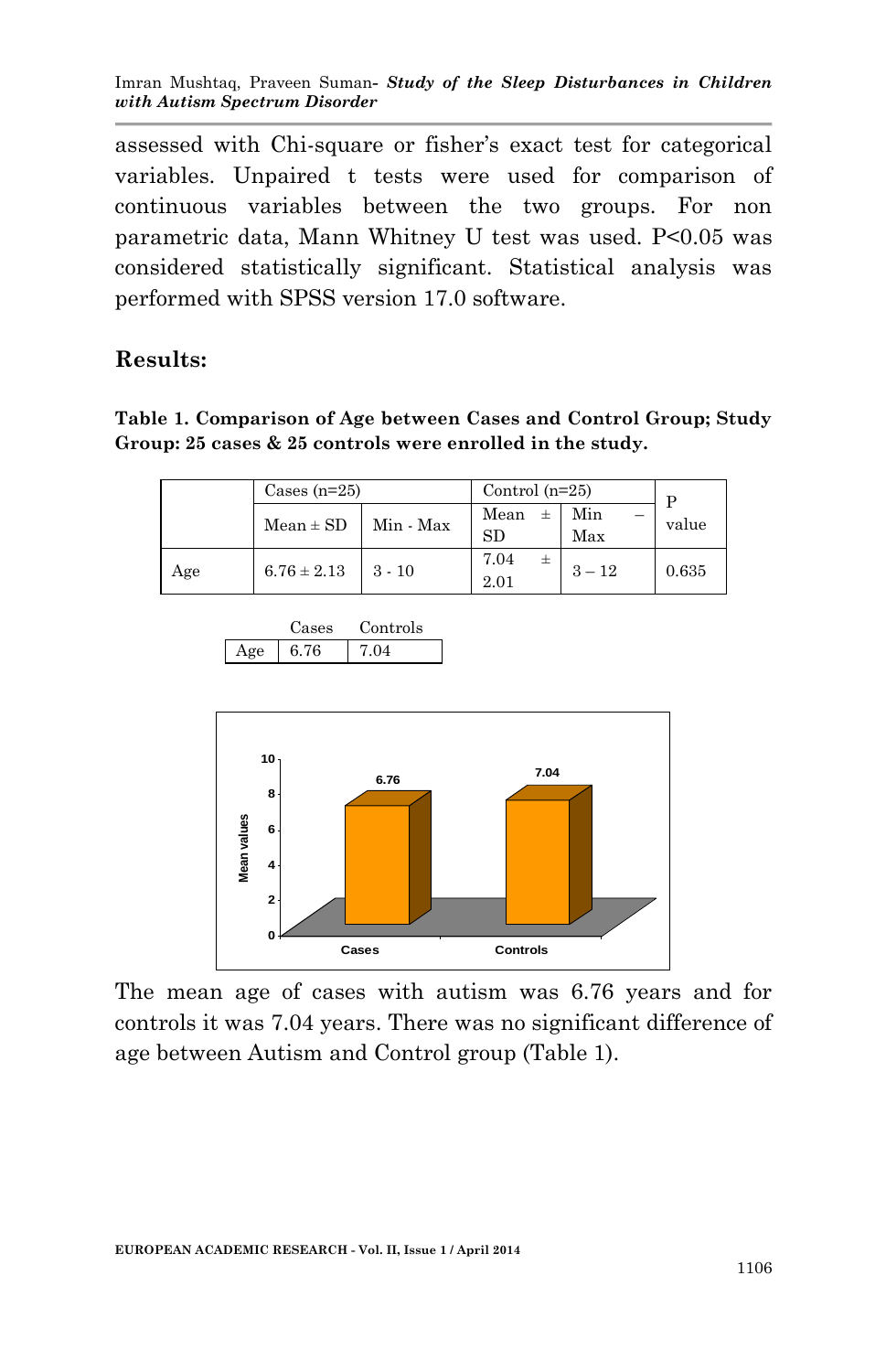| Sex    | Cases     |      | Control   |               |       |
|--------|-----------|------|-----------|---------------|-------|
|        | Frequency | $\%$ | Frequency | $\frac{0}{0}$ | value |
| Male   | 20        | 80%  | 24        | 96%           |       |
| Female | 5         | 20%  |           | 4%            | 0.189 |
| Total  | 25        | 100% | 25        | 100%          |       |

**Table: 2 Comparison of sex between cases and control groups.**

|        | Cases | Controls |
|--------|-------|----------|
| Male   | 20    | 24       |
| Female | 5     |          |



The frequency of males and females in the cases was 80% and 20% respectively. For control male and female frequency is 96% and 4%.There was no significant difference in sex between Autism and Control group (Table 2).

| Autism | Cases     |               |  |
|--------|-----------|---------------|--|
|        | Frequency | $\frac{0}{0}$ |  |
| Mild   | 19        | 76%           |  |
| Severe | 6         | 24%           |  |
| Total  | 25        | 100%          |  |

**Table 3. Distribution of cases on the basis of severity of autism**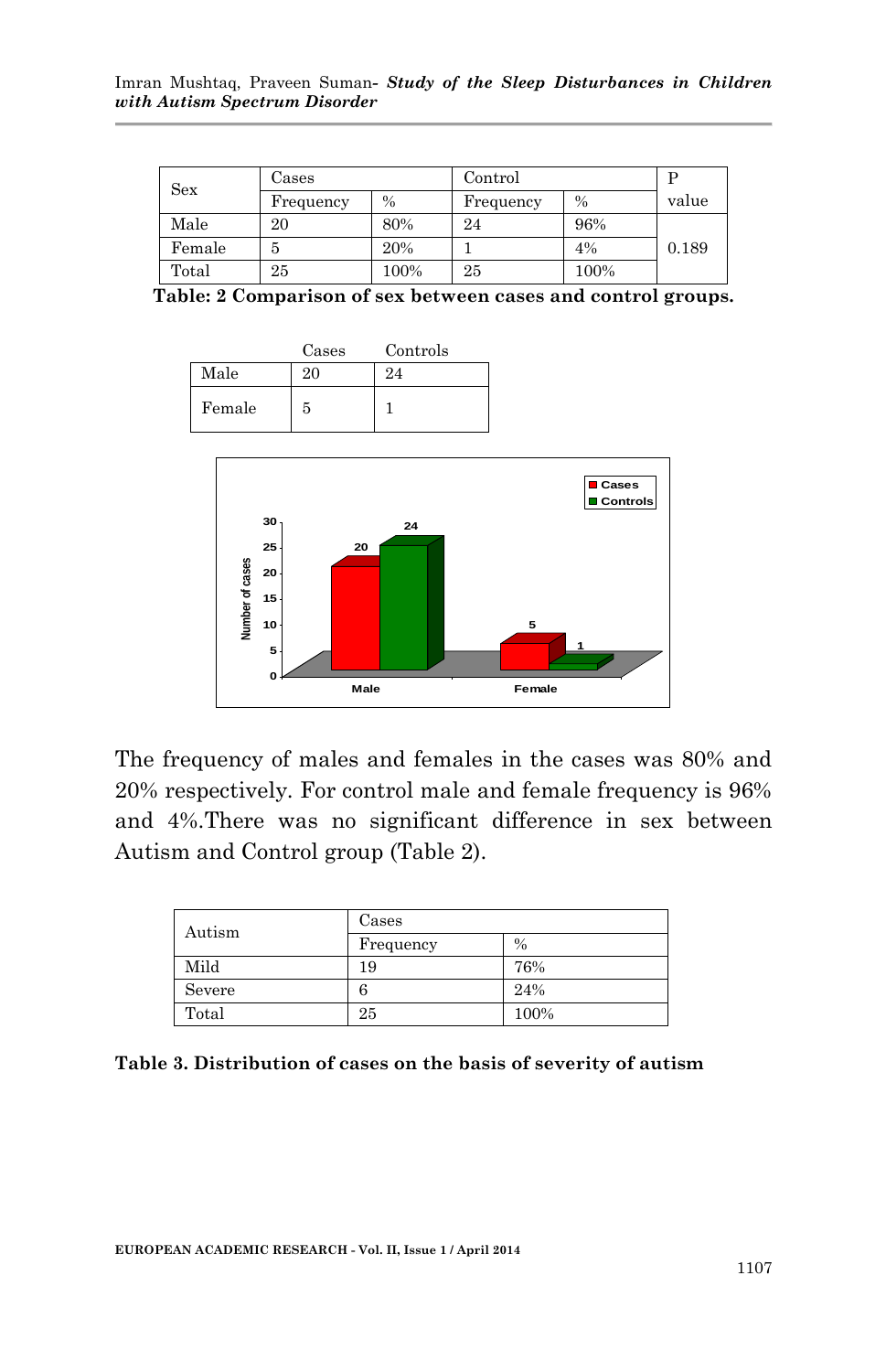



|                                                                                           | 6<br>(24%)                                                          |             | 19<br>(76%)      |             |              |  |
|-------------------------------------------------------------------------------------------|---------------------------------------------------------------------|-------------|------------------|-------------|--------------|--|
|                                                                                           |                                                                     |             |                  |             |              |  |
|                                                                                           |                                                                     |             |                  |             |              |  |
|                                                                                           |                                                                     |             |                  |             |              |  |
|                                                                                           |                                                                     |             |                  |             |              |  |
|                                                                                           |                                                                     |             |                  |             |              |  |
|                                                                                           |                                                                     |             |                  |             |              |  |
|                                                                                           |                                                                     |             |                  |             |              |  |
|                                                                                           |                                                                     |             |                  |             |              |  |
|                                                                                           |                                                                     |             |                  |             |              |  |
|                                                                                           |                                                                     |             |                  |             |              |  |
|                                                                                           | Cases $(n=25)$                                                      |             | Control $(n=25)$ |             |              |  |
|                                                                                           | $Mean \pm SD$                                                       | $Min - Max$ | $Mean \pm SD$    | $Min - Max$ | P value      |  |
| Bedtime                                                                                   |                                                                     |             |                  |             |              |  |
| resistance                                                                                | $11.84 \pm 2.15$                                                    | $7 - 16$    | $8.64 \pm 1.35$  | $7 - 13$    | 50.001       |  |
|                                                                                           | 3.08<br>士                                                           |             |                  |             |              |  |
| Sleep Onset                                                                               | 1.35                                                                | $2\,{-}\,6$ | $2.12 \pm 0.43$  | $2 - 4$     | $\leq 0.001$ |  |
|                                                                                           |                                                                     |             |                  |             |              |  |
| Sleep                                                                                     | $3.12 \pm 1.33$                                                     | $2-6$       | $2.16 \pm 1.83$  | $2-3$       | 50.001       |  |
| Duration                                                                                  |                                                                     |             |                  |             |              |  |
| Sleep Anxiety                                                                             | $3.0 \pm 1.35$                                                      | $2-6$       | $2.20 \pm 0.41$  | $2 - 3$     | 50.001       |  |
| Night Waking                                                                              | $3.72 \pm 1.10$                                                     | $3 - 7$     | $3.56 \pm 0.58$  | $3-5$       | 0.525        |  |
| Parasomnias                                                                               | $9.04 \pm 1.84$                                                     | $7-13\,$    | $7.40 \pm 0.50$  | $7-8$       | 50.001       |  |
| Sleep                                                                                     |                                                                     |             |                  |             |              |  |
| Disordered                                                                                | $3.60 \pm 1.44$                                                     | $3-8$       | $3.28 \pm 0.46$  | $3 - 4$     | 0.300        |  |
| Breathing                                                                                 |                                                                     |             |                  |             |              |  |
| Daytime                                                                                   |                                                                     | $7 - 19$    | $11.32 \pm 1.28$ | $10 - 13$   | 0.892        |  |
| Sleepiness                                                                                | $11.24 \pm 2.63$                                                    |             |                  |             |              |  |
| CSHQ Score                                                                                | $48.52 \pm 6.44$                                                    | $40 - 66$   | $40.84 \pm 2.32$ | $37 - 46$   | 50.001       |  |
|                                                                                           | Table 4. Children's Sleep Habits Questionnaire: Comparison of Total |             |                  |             |              |  |
|                                                                                           | and individual Sleep Variable Scores for AUTISM & Control Groups    |             |                  |             |              |  |
|                                                                                           |                                                                     |             |                  |             |              |  |
|                                                                                           |                                                                     |             |                  |             |              |  |
|                                                                                           | The results were significant on five out of eight scales of CSHQ.   |             |                  |             |              |  |
|                                                                                           | The other three results viz; Night waking, Sleep disordered         |             |                  |             |              |  |
|                                                                                           |                                                                     |             |                  |             |              |  |
| breathing and Daytime sleepiness didn't show significant<br>difference than the controls. |                                                                     |             |                  |             |              |  |
|                                                                                           |                                                                     |             |                  |             |              |  |
|                                                                                           |                                                                     |             |                  |             |              |  |
|                                                                                           |                                                                     |             |                  |             |              |  |
|                                                                                           |                                                                     |             |                  |             |              |  |
|                                                                                           |                                                                     |             |                  |             |              |  |
|                                                                                           |                                                                     |             |                  |             |              |  |
|                                                                                           |                                                                     |             |                  |             |              |  |
|                                                                                           |                                                                     |             |                  |             |              |  |
|                                                                                           | EUROPEAN ACADEMIC RESEARCH - Vol. II, Issue 1 / April 2014          |             |                  |             | 1108         |  |

**Table 4. Children's Sleep Habits Questionnaire: Comparison of Total and individual Sleep Variable Scores for AUTISM & Control Groups**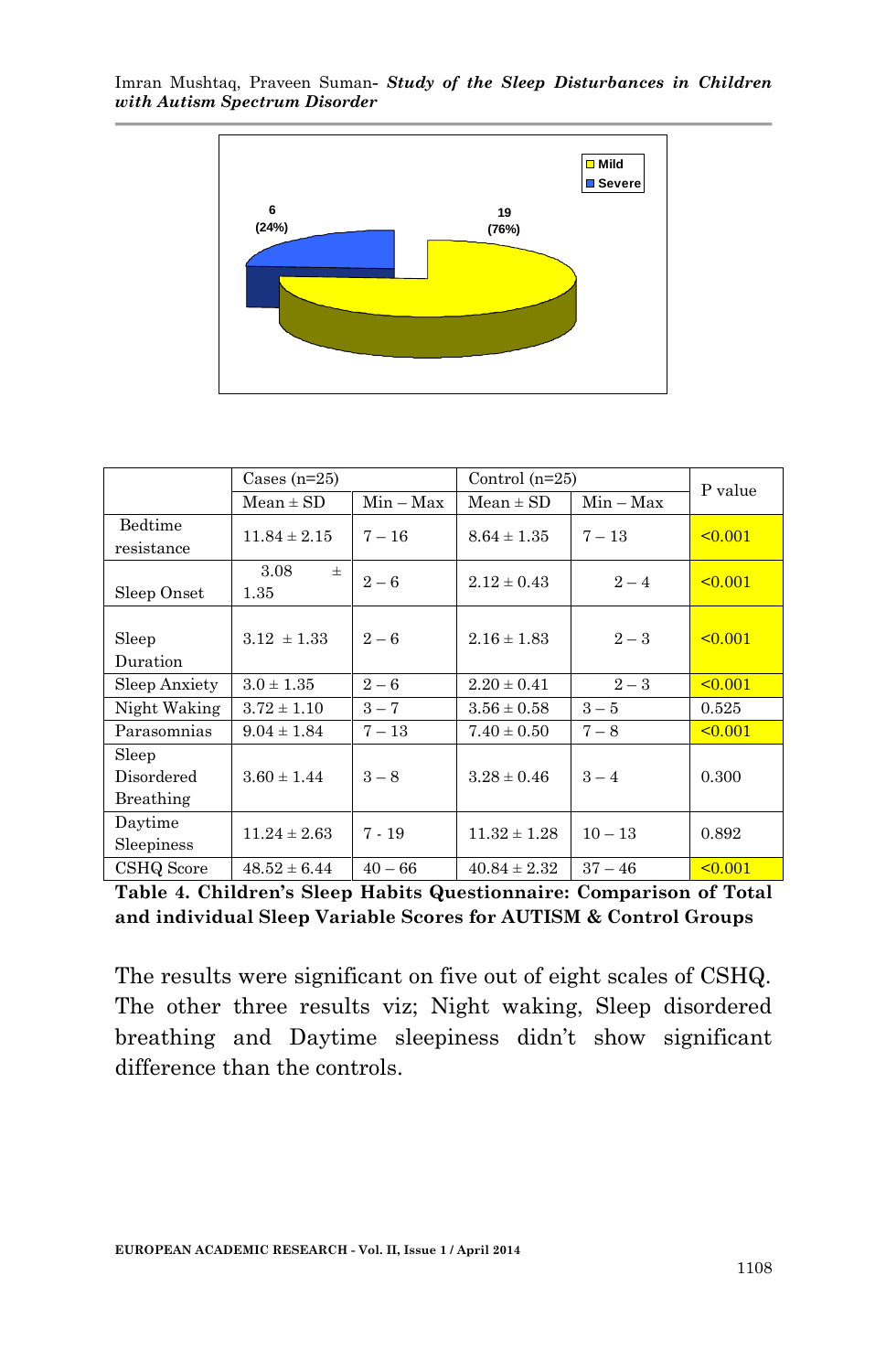

Parents of all children were subjected to Child's Sleep Habit Questionnaire (CSHQ) {annexure II}.Total score of ≥41 on CSHQ was taken as abnormal. Out of 25 cases, all 25cases (100%) had abnormal score  $(\geq 41)$  on CSHQ. The p value is 0.001 which is statistically significant. The Autistic group had a significantly higher score on 5 out of 8 subscales viz: Bedtime resistance, Sleep Onset Delay, Sleep Duration, Sleep Anxiety and Parasomnias. Thus the difference of sleep disorders in cases and control is significant and the children diagnosed with autistic spectrum disorder have more sleep problems on 5 out of 8 domains of CSHQ.

|        | Cases | Controls |
|--------|-------|----------|
| ' ا∕ ~ |       | 19       |
| $>=$   | 4     | 13       |

Both cases and control were subjected to CSHQ (Childhood Sleep Habit Questionnaire).The scores calculated were indicative of high CSHQ score for cases diagnosed with autism as compared to controls. Out of 25 cases ,24(96%) were having a score of  $\geq$ 41 which is the abnormal score .Only 1 case (4%) was having score less than 41. In comparison, out of 25 controls, 13 subjects(52%) were having a score of  $\geq 41$  and 12controls(48%) were having score  $\leq 41$ . Thus, the frequency of sleep problems is higher in cases (autistic children) than that of the controls.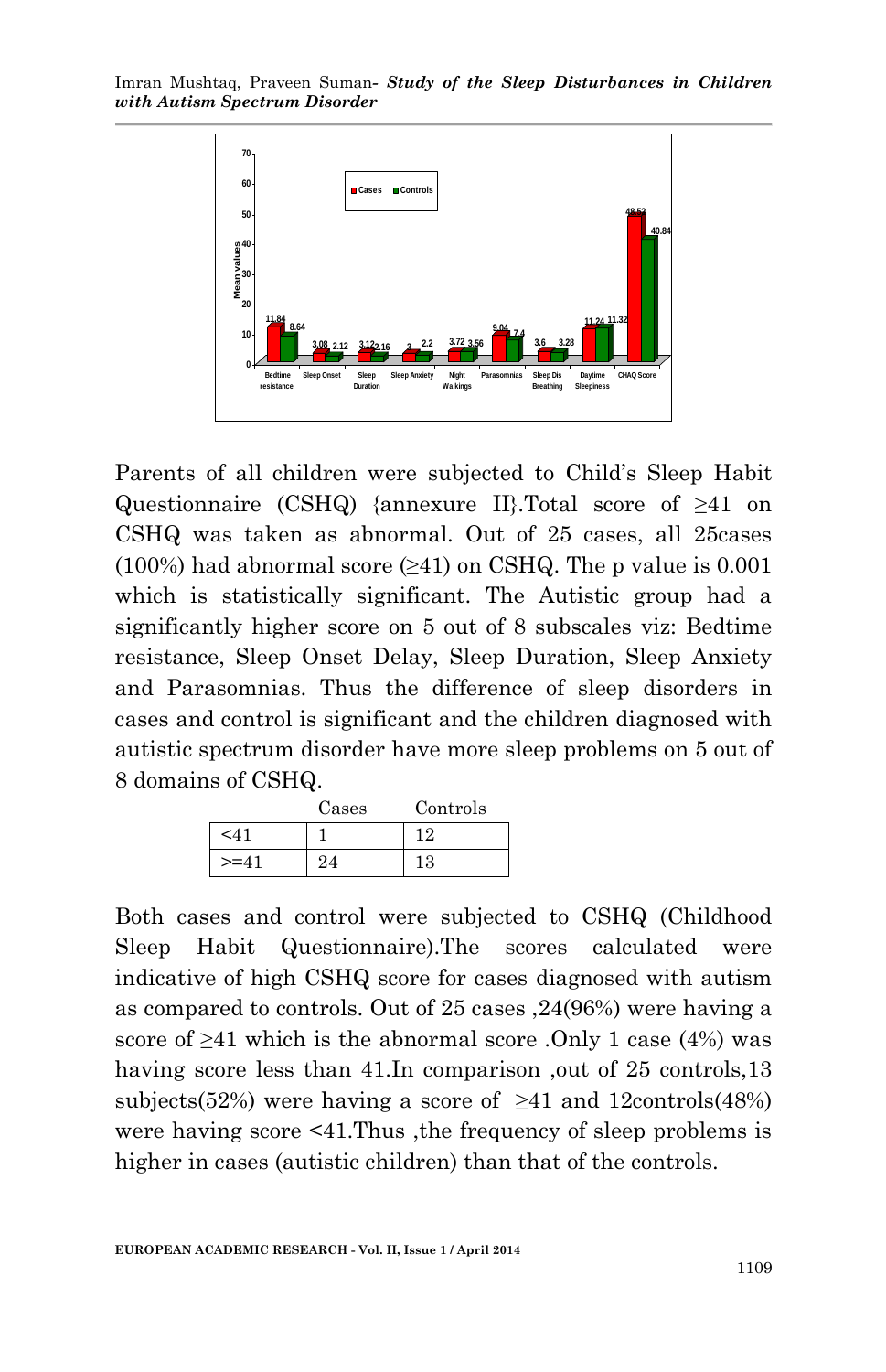

| Autism             | Controls     |               | Cases     |               | P value |
|--------------------|--------------|---------------|-----------|---------------|---------|
|                    | Frequency    | $\frac{0}{0}$ | Frequency | $\frac{9}{6}$ |         |
| CHSQ <sub>41</sub> | 12           | 48%           |           | 4%            |         |
| $CHSQ=41$          | $13^{\circ}$ | 52%           | 24'       | 96%           | < 0.001 |
| Total              | 25           | 100%          | 25        | $100\%$       |         |

**Comparison of CSHQ Scores and CARS Scores between Control and Cases.**



There was significant difference between the CSHQ scores of cases and controls. Our hypothesis of clinically relevant difference of 40% in prevalence of sleep disorder between cases (Autism) and control group is accepted. The prevalence of sleep disorders is more in the children with Autistic Spectrum Disorder than normal controls.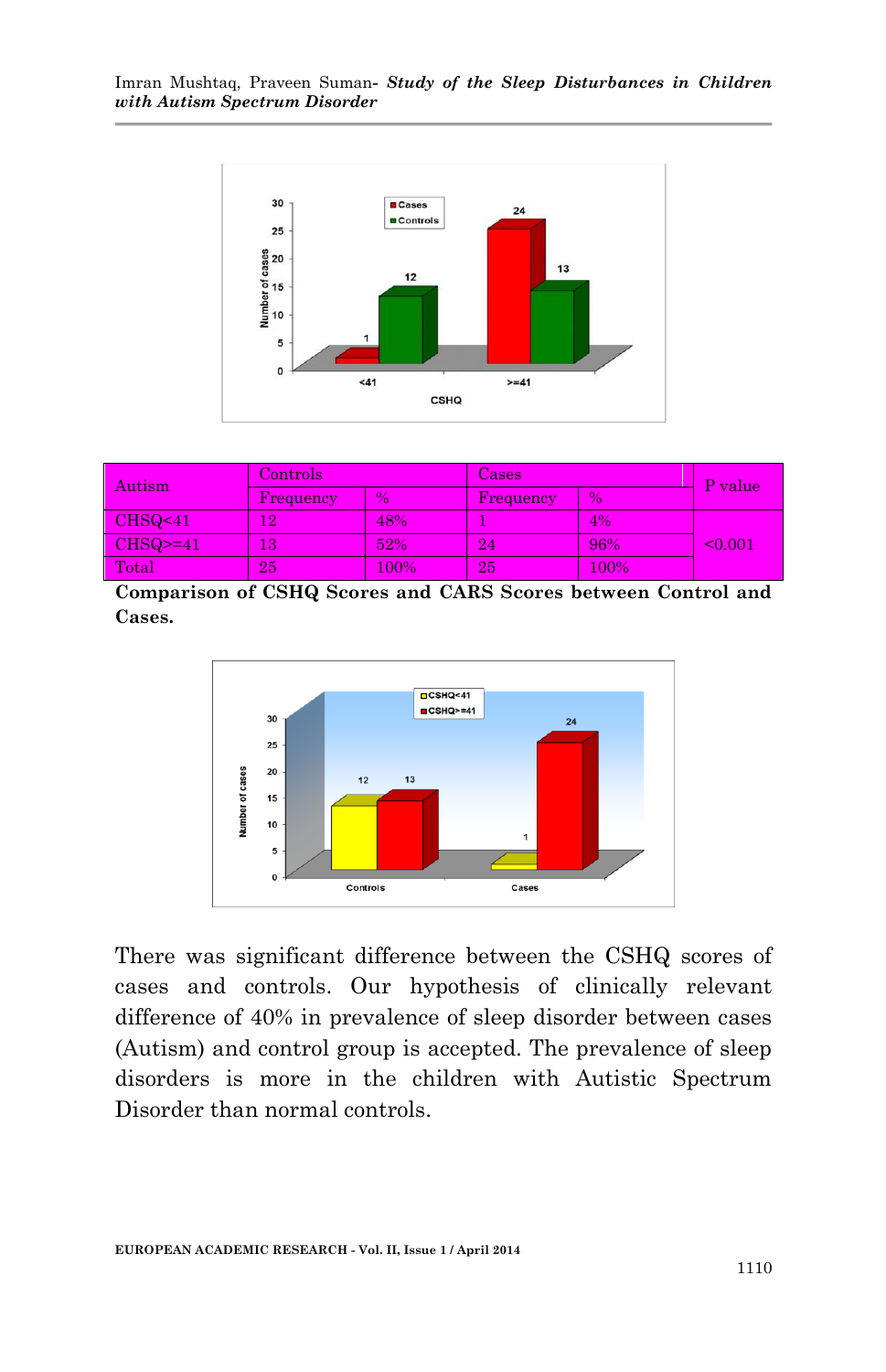|             | <b>AUTISM</b> |       |               |       |              |
|-------------|---------------|-------|---------------|-------|--------------|
| <b>CHAQ</b> | Mild          |       | <b>Severe</b> |       | P value      |
|             | Frequency     | $\%$  | Frequency     | $\%$  |              |
| $41$        |               | $0\%$ |               | $0\%$ |              |
| $>= 41$     | 19            | 100%  | 6             | 100%  | $\leq 0.001$ |
| Total       | 19            | 100%  | 6             | 100%  |              |

**Comparison of CSHQ Scores and Severity of Autism in Cases There was significant difference in the sleep problems of children with mild asd as compared to severe asd.** 

#### **Discussion:**

This was a prospective study conducted over a period of 6 months in Child Development Centre, Sir ganga ram hospital New Delhi. This clinic is staffed with full time, experienced Developmental pediatrician, Child Psychologist, Occupational therapist, Speech therapist and Special educator. Twenty five newly diagnosed cases of ASD were enrolled as part of study. Out of twenty five cases, twenty cases were male and five cases were females. There was no significant difference in the results when age and sex was taken as criterion.

Sleep behaviors and sleep quality in children represent a complex exhibition of biologic, developmental, psychological, environmental, and cultural influences. Therefore, careful assessment of a child's sleep behaviors and sleep quality in the context of their family, home, school, and community is paramount.

Children presented with clinical features of impairment in communication, socialization and restricted activities were assessed using DSM IV criteria. While in our study Children who were diagnosed to have Autism by DSM IV-TR criteria were subjected to Childhood Autism Rating Scale(CARS) to know the severity of Autism (non-autistic <30,mildly-moderate 30-36, severely autistic >36). Ratings from within normal limits to severely abnormal were based on observation, parent interview, and other records. The Total Score, generated from the 15 domains, provided a rating in one of three categories –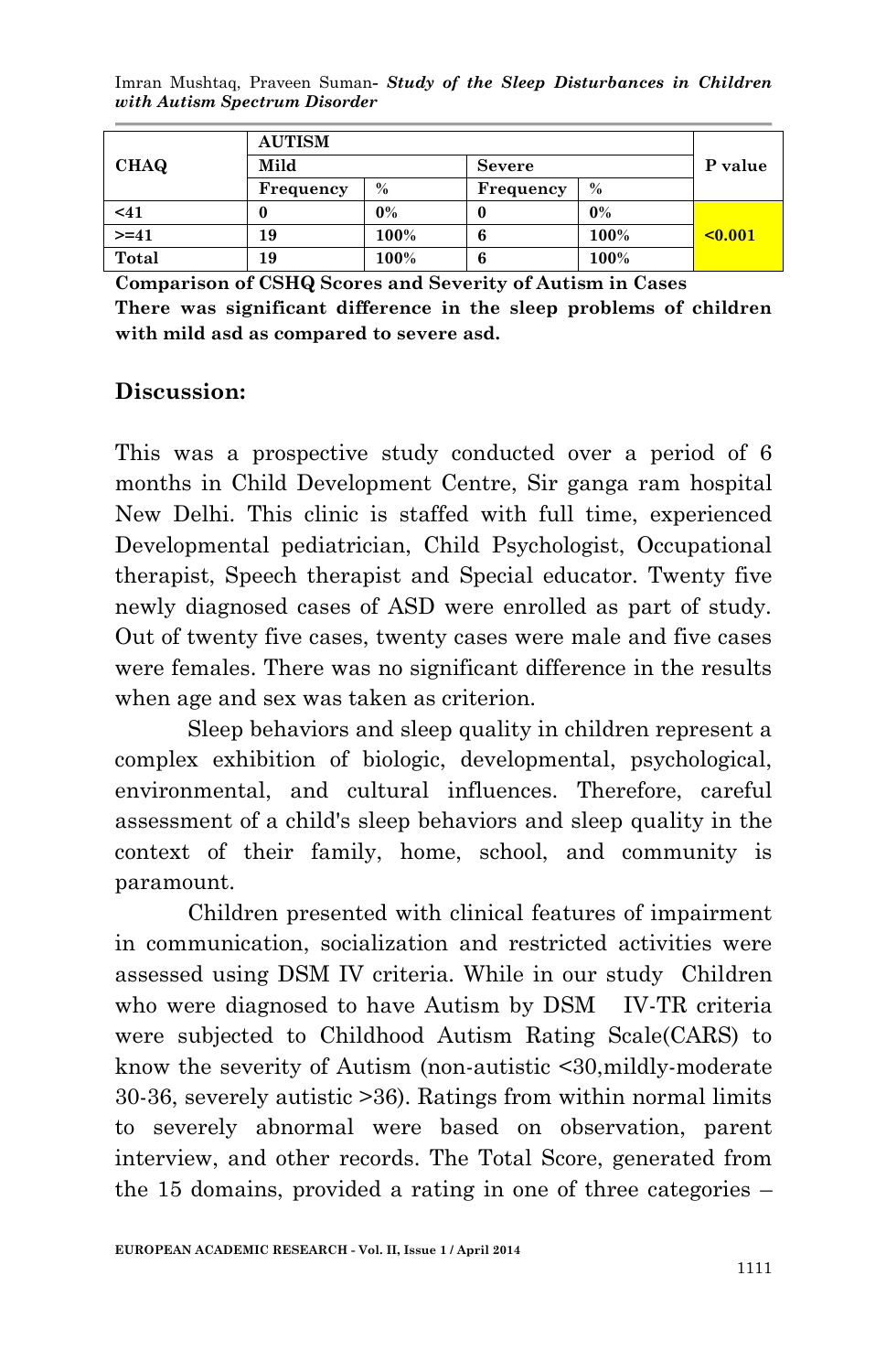non autistic, mild to moderately autistic, or severely autistic.

In other studies as well, it has been found that sleep problems are highly prevalent in children with ASD, with rates ranging from 40% to 80%.10-16. In fact, a recent study found that sleep problems rank as one of the most common concurrent clinical disorders.<sup>17</sup> These sleep problems seem to be relatively specific to children with ASD compared with both typically developing children and children with intellectual disabilities without autism.18-20 A study recently reported that parents of children with ASD had poor sleep quality and decreased quantity compared with parents of typically developing children.<sup>21</sup>

In this study all children were subjected to child sleep habit questionnaire (CSHQ).In CSHQ eight specific sleep parameters were assessed: 1) bedtime resistance; 2) sleep onset delay; 3) sleep duration; 4) sleep anxiety; 5) night waking; 6) parasomnias; 7) sleep disordered breathing; 8) day time sleepiness. Parents were asked to recall sleep behaviors occurred during a recent week. Items were rated on a 3-point scale: 3="usually" if the sleep behaviour occurred 5-7 times per week; 2= "sometimes" if the sleep behaviour occurred 2 to 4 times per week; 1= "rarely" for 0 to 1 times per week.

The children with Autism were significantly having more impaired sleep than the controls in 5 out of 8 domains of the subjective sleep measures viz: bed time resistance, sleep onset delay, sleep duration, sleep anxiety, and parasomnias. The p value <.001 was found between the scores of CSHQ for cases and controls which according to our hypothesis was accepted as significant.

There was no significant difference between cases and controls for Sleep disordered breathing. Most of the children with Autism in our study were of average weight that might be the reason as Obesity, which has been demonstrated to be the most significant risk factor for the development of obstructive sleep apnea (OSA) in adults, has also been identified as an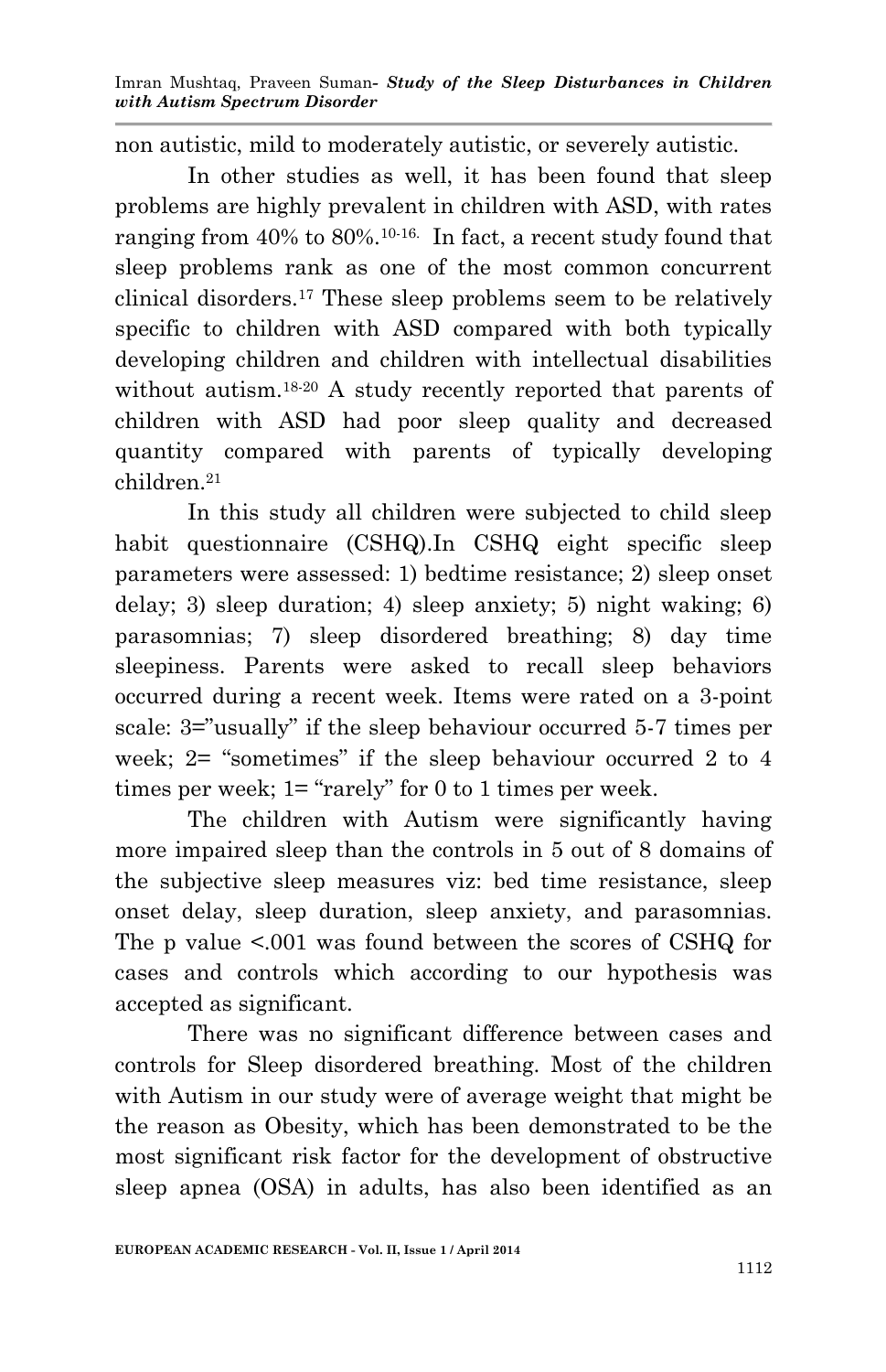increasingly important risk factor for childhood OSA. There was no significant difference between cases and controls because of age and sex as criteria. There was significant difference between the severity of autism and the CSHQ scores. Several studies have suggested that those children with Autism are at greater risk of experiencing impairments related to sleep and thus these children need interventions regarding sleep hygiene.

In summary, we concluded that the children with Autistic Spectrum disorder have more sleep disturbances as compared to the controls. The difference between the sleep problems in cases and controls was statistically significant. The difference between the cases and controls because of age was not significant. The results of this study was in acceptance with our hypothesis of clinically relevant difference of 40% in prevalence of sleep disorder between cases (Autism) and control group. There was significant difference between the severity of autism and the CSHQ scores. The clinician or a psychologist assessing a child with ASD should carefully screen for sleep disorders and make referrals as indicated. Fortunately, there are a variety of treatments available, including behavioural interventions and pharmacotherapy. Identifying and treating sleep disorders may not only result in improved sleep but also favourably affect daytime behavior and family functioning.

# **Significance of the Study:**

Sleep problems are highly prevalent in children with ASD. Identifying and treating sleep disorders may not only result in improved sleep but also favourably affect daytime behaviour and family functioning. Although children with developmental disorders in general have a high rate of sleep problems, children with autism differ within that group. Sleep disturbances may contribute to stress in families of children with ASD and developmental disabilities. Parents of children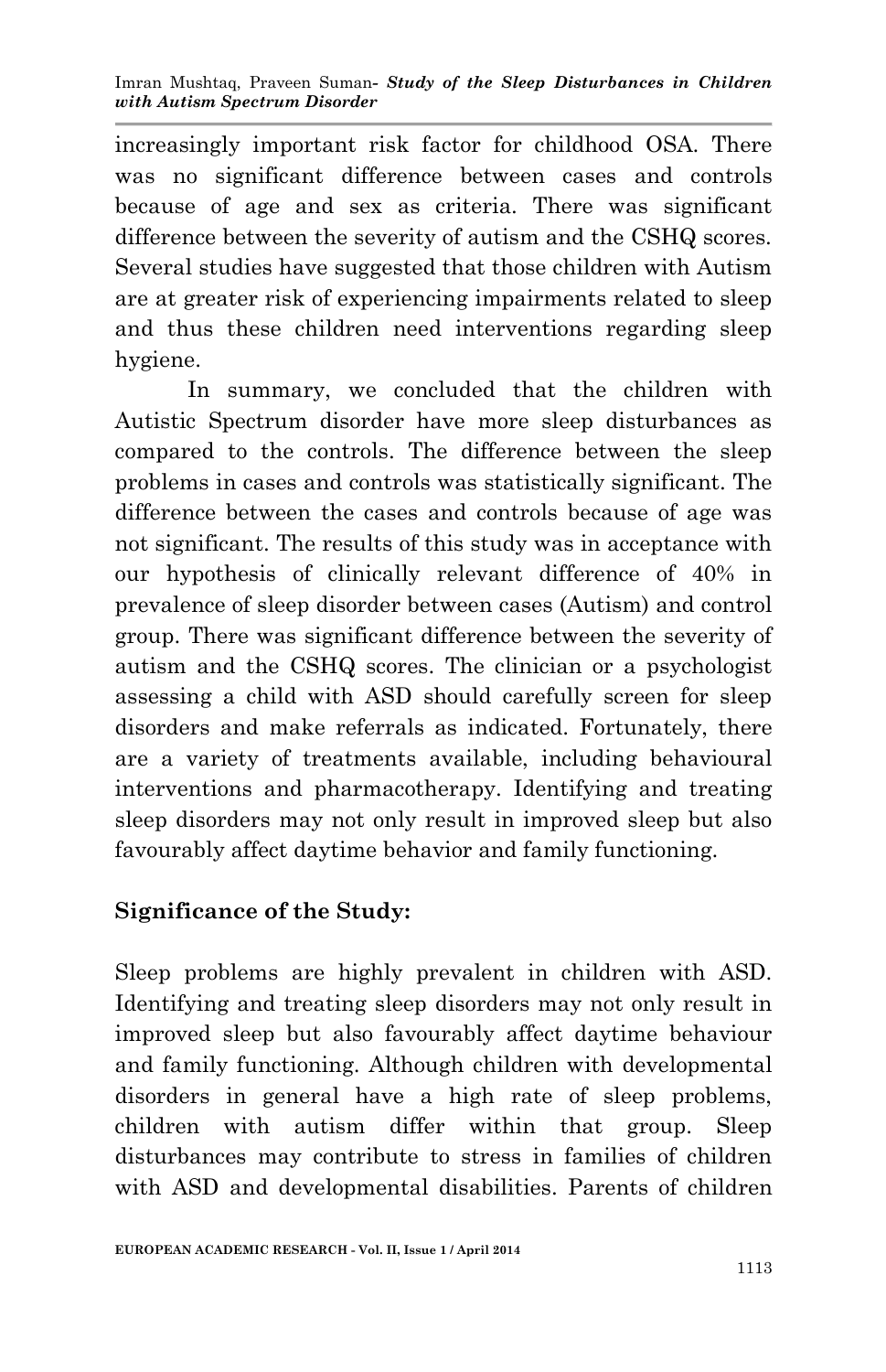with ASD who report sleep problems in their children also report more frequent daily stress and more intense hassles. There is a correlation between sleep problems in children with developmental disorders and maternal stress and parental sleep disruption. Sleep problems may worsen daytime behaviour in individuals with developmental disabilities and in children with Autism. Behavioural issues such as inattention and hyperactivity may be worsened by the presence of sleep disorders such as sleep disordered breathing. In Autism, short sleep duration has been associated with higher rates of stereotypic behaviour, as well as higher overall autism severity scores and social skills deficits. It is critical to identify and address sleep problems in children with Autism because of the effect on health and quality of life in both the children and their parents. The cornerstone of this project is to know whether there is significant prevalence of sleep disorders in autism as identification of this relation between sleep disorders and autism may result not only in formulating more consolidated sleep procedures, more rapid time to fall asleep, and avoidance of night waking but also favourably affect daytime behaviour and parental stress. Addressing sleep problems in children with ASD may not only improve daytime behaviour but also the parents functioning. Targeting effective treatment strategies is dependent on understanding the underlying causes of sleep problems in children with Autism spectrum disorders, therefore further research is paramount. Sleep Concerns are common in children with autism spectrum disorders (ASD). Sleep disorders underlying the sleeplessness were most commonly behavioural (i.e.do with inappropriate sleep-related behaviours). Like children with other developmental disabilities, children with autism spectrum disorders suffer from sleep problems at a greater rate than typically developing children. It is increasingly recognized that addressing sleep problems may improve daytime functioning and decrease family stress. Sleep problems correlate with family distress and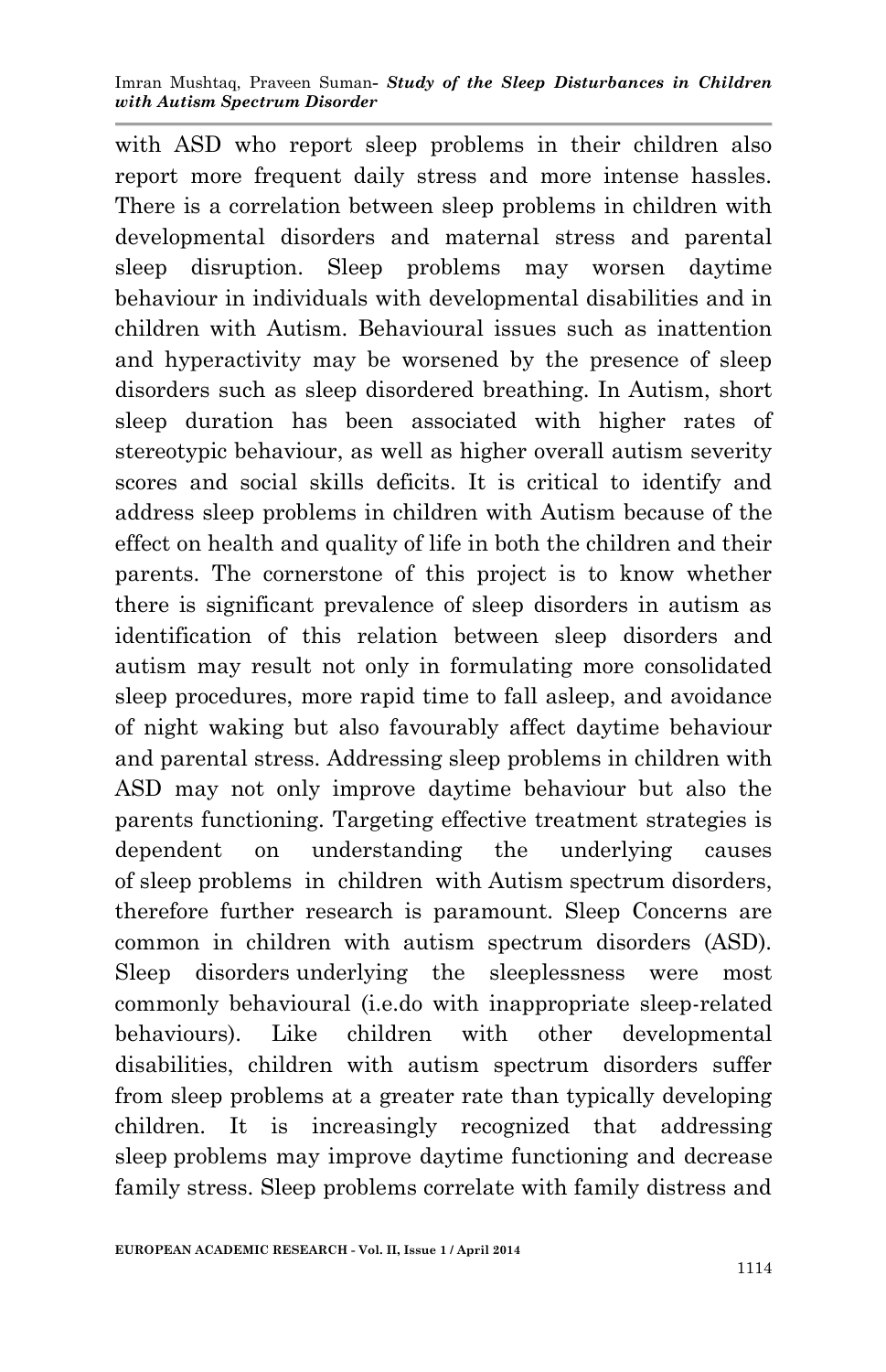may have significant effects on daytime functioning and quality of life of children with ASDs. In some cases of autism, there may be an identifiable etiology such as obstructive sleep apnea or gastroesophageal reflux; assessment and treatment are guided by history and physical examination. When there is not an identifiable medical cause, behavioural interventions including sleep-hygiene measures, restriction of daytime sleep, positive bedtime routines, and extinction procedures often are effective. This study helped in early identification of autism in developmentally delayed children, and establish a relationship between autism and their sleep disturbances and hence counsel the parents for better sleep hygiene measures and early intervention programs for children.

#### **BIBLIOGRAPHY:**

- American Psychiatric Association. 2000. *Diagnostic and statistical manual of mental disorders.* 4th edition. Text revision. Washington, DC: American Psychiatric Association. [1]
- Bradley, E.A., Summers, J.A., Wood, H.L. et al. 2004. "Comparing rates of psychiatric and behavior disorders in adolescents and young adults with severe intellectual disability with and without autism." *J Autism Dev Disord* 34(2):151–61. [19]
- Cook, E.N. 2001. "Genetic of autism." *Child Adolesc Psychiatr Clin N Am* 10: 333–50. [4]
- Couturier, J.L., Speechley, K.N., Steele, M. et al. 2005. "Parental perception of sleep problems in children of normal intelligence with pervasive developmental disorders: prevalence, severity, and pattern." *J Am Acad Child Adolesc Psychiatry* 44(8):815–22. [20]
- Davidovitch, M., Glick, L., Holtzman, G. et al. 2000. "Developmental regression in autism: maternal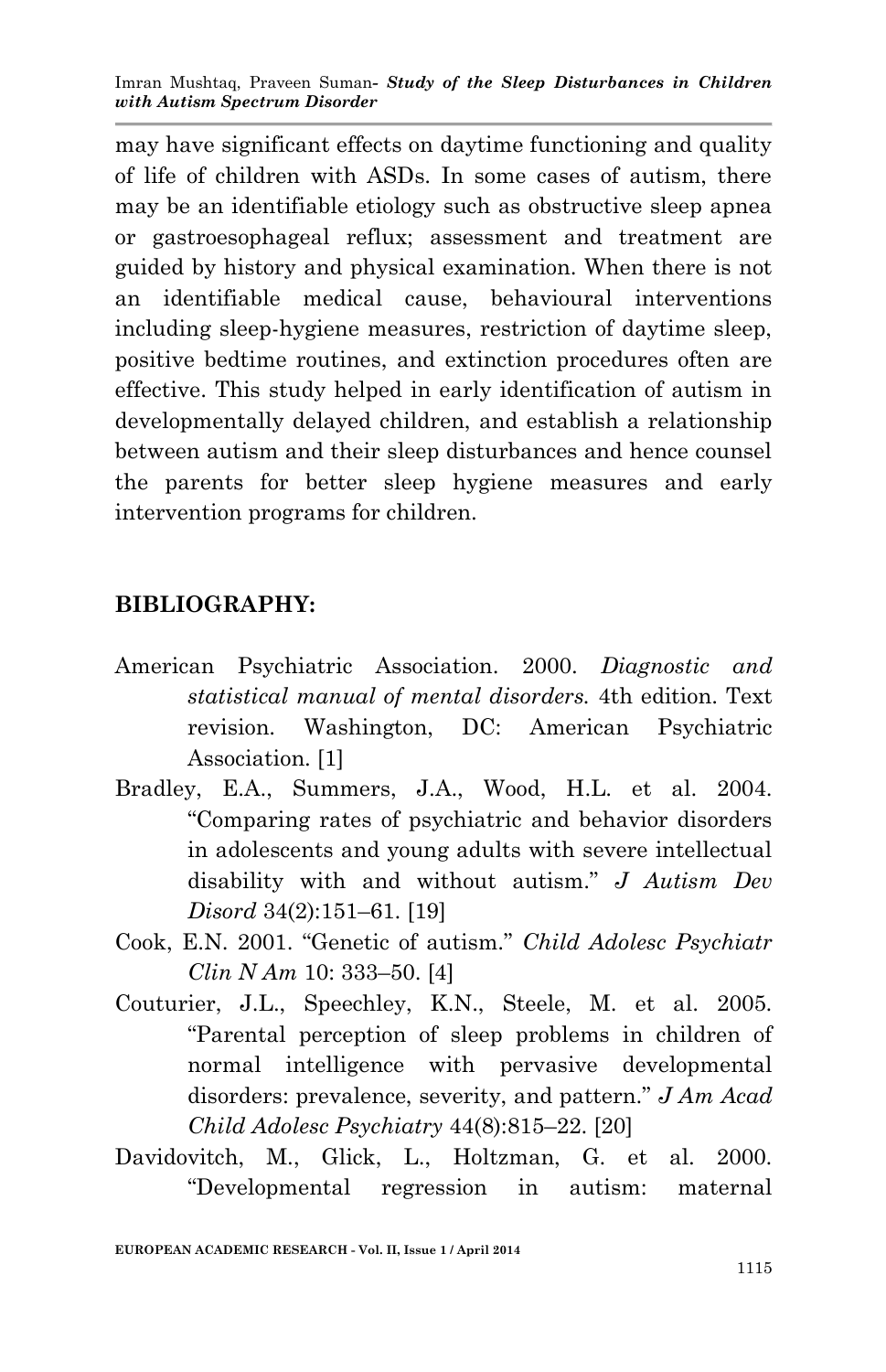perception." *J Autism Dev Disord* 30:113–9. [6]

- DiCicco-Bloom, E., Lord, C., Zwaigenbaum, L. et al. 2006. "The development neurobiology of autism spectrum disorder." *J Neurosci*. 26:6897–906. [PubMed] [8]
- Fombonne, E. 2005. "Epidemiology of autistic disorder and other pervasive developmental disorders." *J Clin Psychiatry* 66(10) :3–8 [2]
- Fombonne, E., Zakarian, R., Bennet, A. et al. 2006. "Pervasive developmental disorders in Montreal, Quebec, Canada: prevalence and links with immunizations." *Pediatrics* 118:139–50. [3]
- Goldberg, W.A., Osann, K., Filipek, P.A. et al. 2003. "Language and other regression: assessment and timing." *J Autism Dev Disord* 33:607–16. [7]
- Liu, X., Hubbard, J.A., Fabes, R.A. et al. 2006. "Sleep disturbances and correlates of children with autism spectrum disorders." *Child Psychiatry Hum Dev* 37:179– 91. [14]
- Malow, B.A., McGrew, S.G., Harvey, M. et al. 2006. "Impact of treating sleep apnea in a child with autism spectrum disorder." *Pediatr Neurol* 34(4):325–8. [15]
- Malow, B.A., Marzec, M.L., McGrew, S.G. et al. 2006. "Characterizing sleep in children with autism spectrum disorders: a multidimensional approach." *Sleep* 29(12):1563–71. [16]
- Meltzer, L.J. 2008. "Brief report: sleep in parents of children with autism spectrum disorders." *J Pediatr Psychol* 33(4):380–6. [21]
- Ming, X., Brimacombe, M., Chaaban, J. et al. 2008. "Autism spectrum disorders: concurrent clinical disorders." *J Child Neurol* 23(1):6–13. [17]
- Polimeni, M.A., Richdale, A.L., and Francis, A.J.P. 2005. "A survey of sleep problems in autism, Asperger's disorder and typically developing children." *J Intellect Disabil Res* 49(4):260–8. [13]